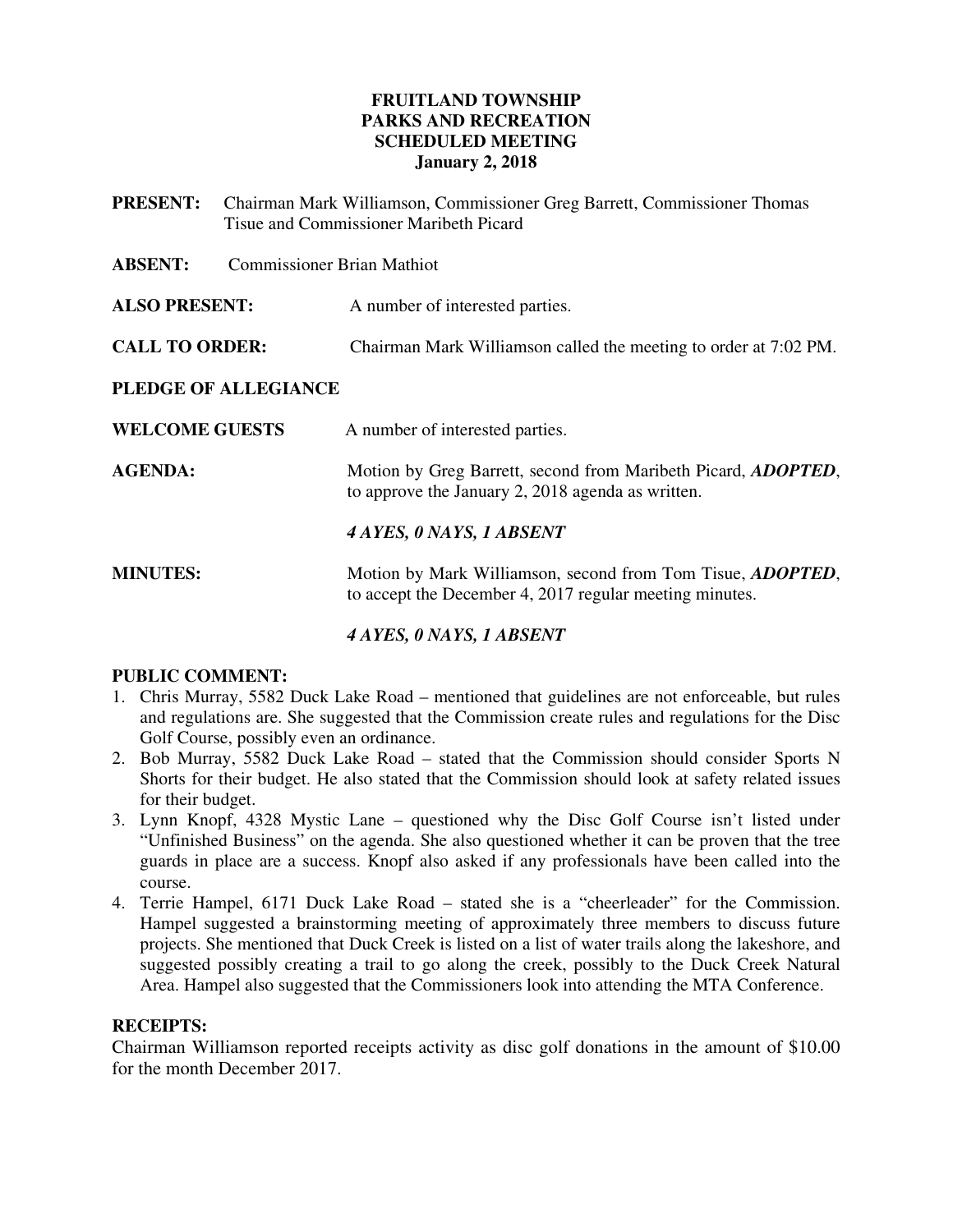Motion by Mark Williamson, second from Maribeth Picard, *ADOPTED*, to accept receipts for \$10.00 from Disc Golf donations for the month of December 2017.

# *4 AYES, 0 NAYS, 1 ABSENT*

**DISBURSEMENTS:** 

None.

# **UNFINISHED BUSINESS:**

**1. NHS Volunteering** 

Commissioner Picard stated that she hasn't spoke with the Director from Whitehall.

## **2. Pavilion Door Replacement**

Commissioner Mathiot not in attendance to report.

## **3. Tree trimming**

Commissioner Barrett reported that Stafford is out of town, but that he will be contacting him when he returns. Commissioner Barrett added that the \$2,500.00 in the quote covers the pavilion area. He added that everything will be completed before the end of the fiscal year.

## **4. Baseball fence capping**

Chairman Williamson reported that 1,300 feet of the capping and utilities ties for the drainage material to be used totals \$690.58 from Lowe's. He added that it will be ordered after February 3<sup>rd</sup>.

> Motion by Mark Williamson, second from Greg Barrett, *ADOPTED*, to accept the quote from Lowe's in the amount of \$690.58 for the material to cap the fence.

## *4 AYES, 0 NAYS, 1 ABSENT*

## **5. Park registration**

Commissioner Tisue stated that "registration" isn't the correct word for what he would like implemented for the park. He added that it's not a condition of using the park, but he would somehow like to track the heavy traffic and the amount of use the park is now seeing. Chairman Williamson stated that he likes the idea, and asked Commissioner Tisue if he would develop some questions to post on the website as a starting point. He added possibly putting it on a social media site.

## **6. Park rules and regulations**

Chairman Williamson stated that he is still working on the document, and he may contact the Township Attorney, Kevin Even, for his assistance.

## **7. Future Projects**

Commissioner Picard gave the commissioners each a copy of section 7 of the Parks and Recreation Master Plan, stating that it's important to follow. She added that she realizes the goals for Duck Lake Road Park may change with the natural area project. Commissioner Picard stated that she would like to see more work completed at Marcus Park, especially in regards to parking, adding that it will take several years to complete. Commissioner Tisue stated that the budget focuses on the facilities, and that it should be a matter of policy and priority. He added that none of the commissioners are natural